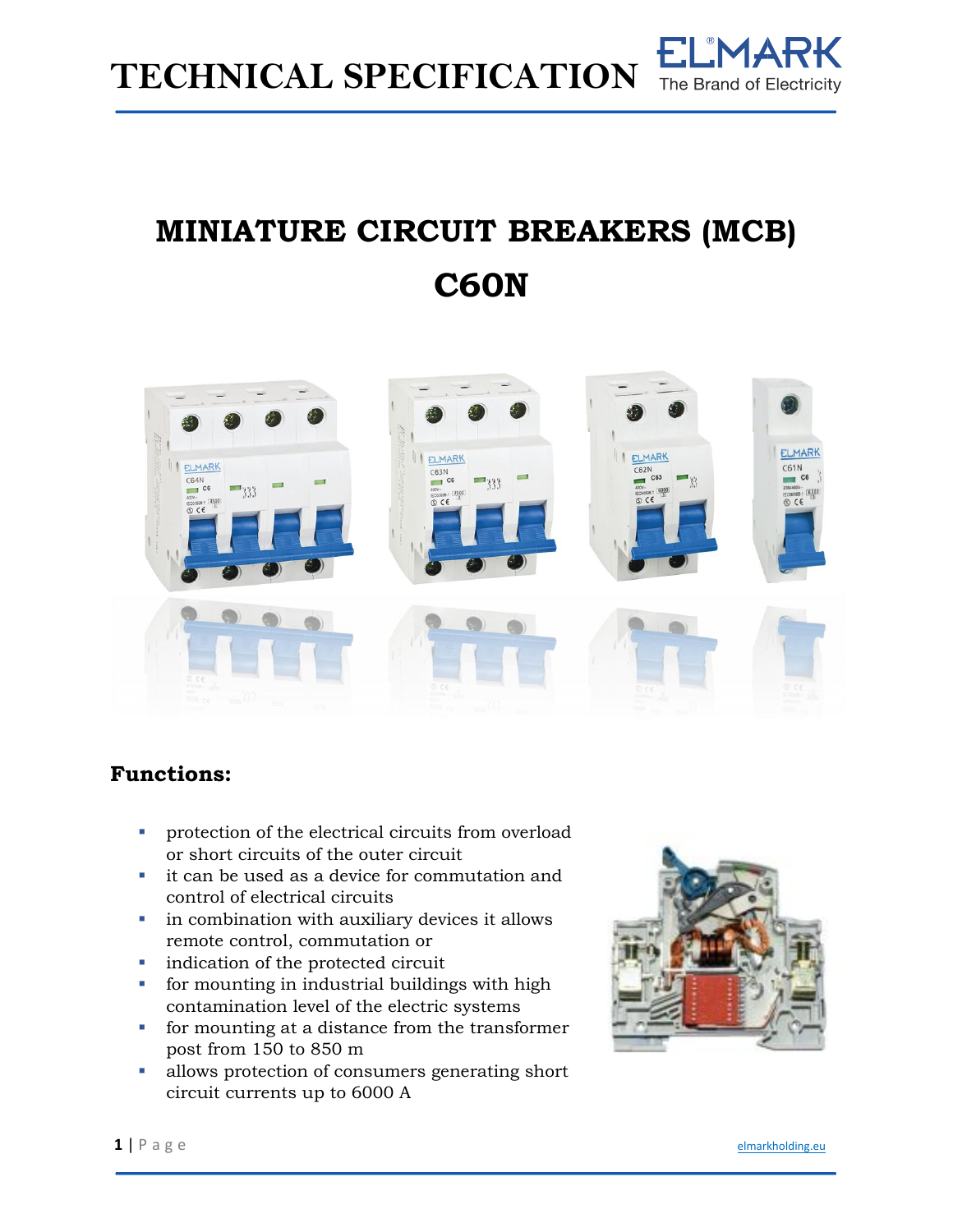# **TECHNICAL SPECIFICATION** The Brand of Electricity



| <b>Technical data:</b>                                           |                                                                                                                                                                                                                                                     |  |  |  |  |  |
|------------------------------------------------------------------|-----------------------------------------------------------------------------------------------------------------------------------------------------------------------------------------------------------------------------------------------------|--|--|--|--|--|
| <b>Rated voltage:</b>                                            | 230/400V; 50/60Hz                                                                                                                                                                                                                                   |  |  |  |  |  |
| <b>Breaking capacity (cycle O-CO)</b>                            | 6000A                                                                                                                                                                                                                                               |  |  |  |  |  |
| in accordance with standard EN 60 898-1:                         |                                                                                                                                                                                                                                                     |  |  |  |  |  |
| <b>Rated breaking capacity:</b>                                  | Ics= 75% Icu                                                                                                                                                                                                                                        |  |  |  |  |  |
| <b>Isolating voltage:</b>                                        | $\geq$ 2000V                                                                                                                                                                                                                                        |  |  |  |  |  |
| Electrical wear resistance (number of<br>cycles):                | 8000                                                                                                                                                                                                                                                |  |  |  |  |  |
| <b>Mechanical (number of cycles):</b>                            | 50000                                                                                                                                                                                                                                               |  |  |  |  |  |
| <b>Class of current limiting:</b>                                | 3                                                                                                                                                                                                                                                   |  |  |  |  |  |
| IP code:                                                         | IP>20                                                                                                                                                                                                                                               |  |  |  |  |  |
| <b>Tripping curve:</b>                                           | B - the maximum current release breaks between 3<br>and 5 In; used to protect long circuits and generators<br>C - the maximum current release breaks between 5<br>and 10 In; used to protect main power supply cables<br>and conventional consumers |  |  |  |  |  |
| Joining terminal:                                                | Combined screw clamp made of 1.5 cold extruded<br>Q235-A material with additional coating                                                                                                                                                           |  |  |  |  |  |
| <b>Plastic box:</b>                                              | Not keeping the burning material nylon PA66, UV rays<br>wear resistance                                                                                                                                                                             |  |  |  |  |  |
| <b>Status indicator</b>                                          |                                                                                                                                                                                                                                                     |  |  |  |  |  |
| <b>Box permittivity strength:</b>                                | >18MV/m                                                                                                                                                                                                                                             |  |  |  |  |  |
| Abnormal heating wear resistance and fire<br>of the outer parts: | 960°C/3s                                                                                                                                                                                                                                            |  |  |  |  |  |
| Heat resistance of internal non-electrical<br>components:        | 850°C / 10 s                                                                                                                                                                                                                                        |  |  |  |  |  |
| <b>Tightening moment:</b>                                        | 1.33Nm                                                                                                                                                                                                                                              |  |  |  |  |  |
| Power supply (conducting):                                       | Power supply busbar 1P63A, 2P63A, 3P63A<br>٠<br>Rigid conductors up to 25 mm<br>٠<br>Flexible conductors up to 16 mm<br>٠                                                                                                                           |  |  |  |  |  |
|                                                                  | copper coil - composition: pure copper T2 type<br>resistance: from 0.6 to 180m<br>welding effort: <150 000 N/mm                                                                                                                                     |  |  |  |  |  |
|                                                                  | bimetal plate - composition: 5J158 to TB180<br>depending on the current                                                                                                                                                                             |  |  |  |  |  |
| <b>Maximum current release containing:</b>                       | thickness 0.6mm (up to 40A) and 0.8mm (up to 63A)<br>magnetic core - composition coldly draw-plated metal<br>wire(1Gr18Ni9)                                                                                                                         |  |  |  |  |  |
|                                                                  | drawing effort: from 200 to 400N/mm                                                                                                                                                                                                                 |  |  |  |  |  |
|                                                                  | contact head of the moveable contact - composition<br>silver graphite Cag (5)                                                                                                                                                                       |  |  |  |  |  |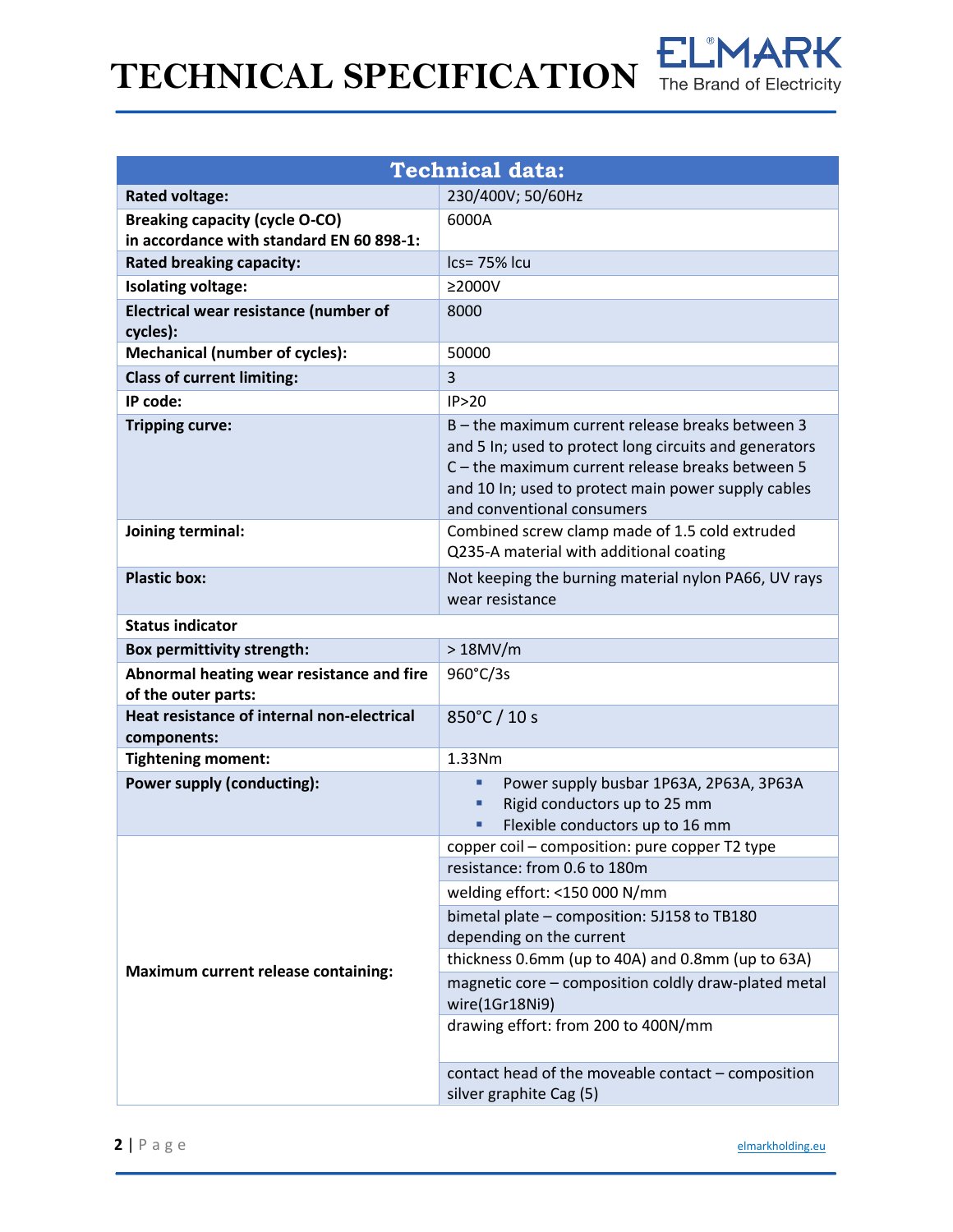**TECHNICAL SPECIFICATION** The Brand of Electricity



| thickness: $1.15$ to $2.24 \mu m$                     |
|-------------------------------------------------------|
| dimension 3x3x0.8 (up to 40A) and 4x4x0.8 (up to 63A) |
| static contact – composition: pure copper T2Y         |
|                                                       |

## **Mounting:**

- Vertical
- Din-rail
- For mounting in housing or industrial environment without serious interference
- Ambient temperature -5°C to +65°C  $\pm 2$ °C

## **Dimensions:**



| <b>Dimensions</b><br>(mm) |                |                |                |                |  |  |  |
|---------------------------|----------------|----------------|----------------|----------------|--|--|--|
|                           | D <sub>1</sub> | D <sub>2</sub> | D <sub>3</sub> | H1             |  |  |  |
|                           | 50             | 65             | 72             | 81             |  |  |  |
| H <sub>2</sub>            | W1             | W <sub>2</sub> | W <sub>3</sub> | W <sub>4</sub> |  |  |  |
| 45                        | 18             | 36             | 54             | 72             |  |  |  |

**3** | P a g e [elmarkholding.eu](http://elmarkholding.eu/)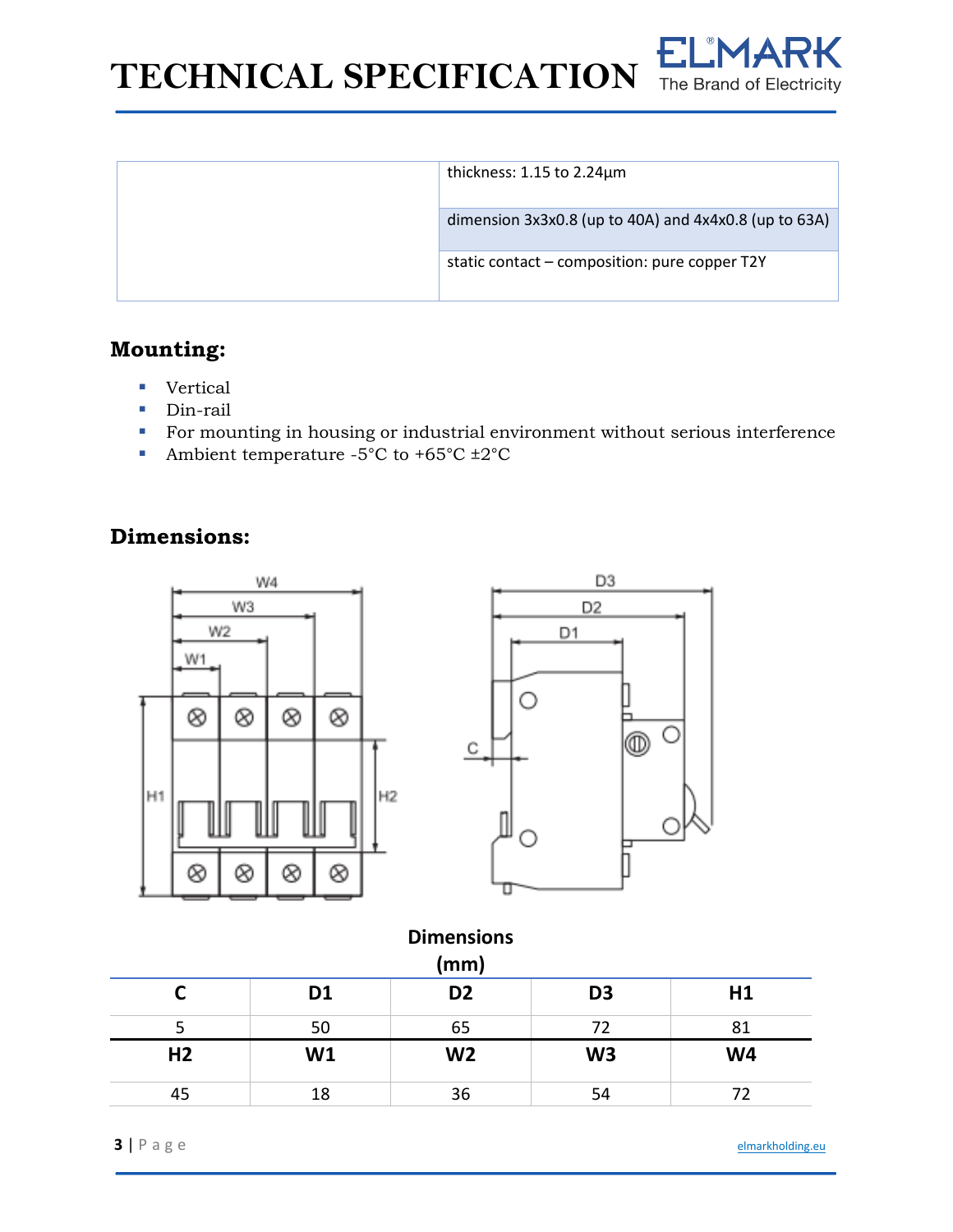TECHNICAL SPECIFICATION

## The Brand of Electricity

## **Schemes:**

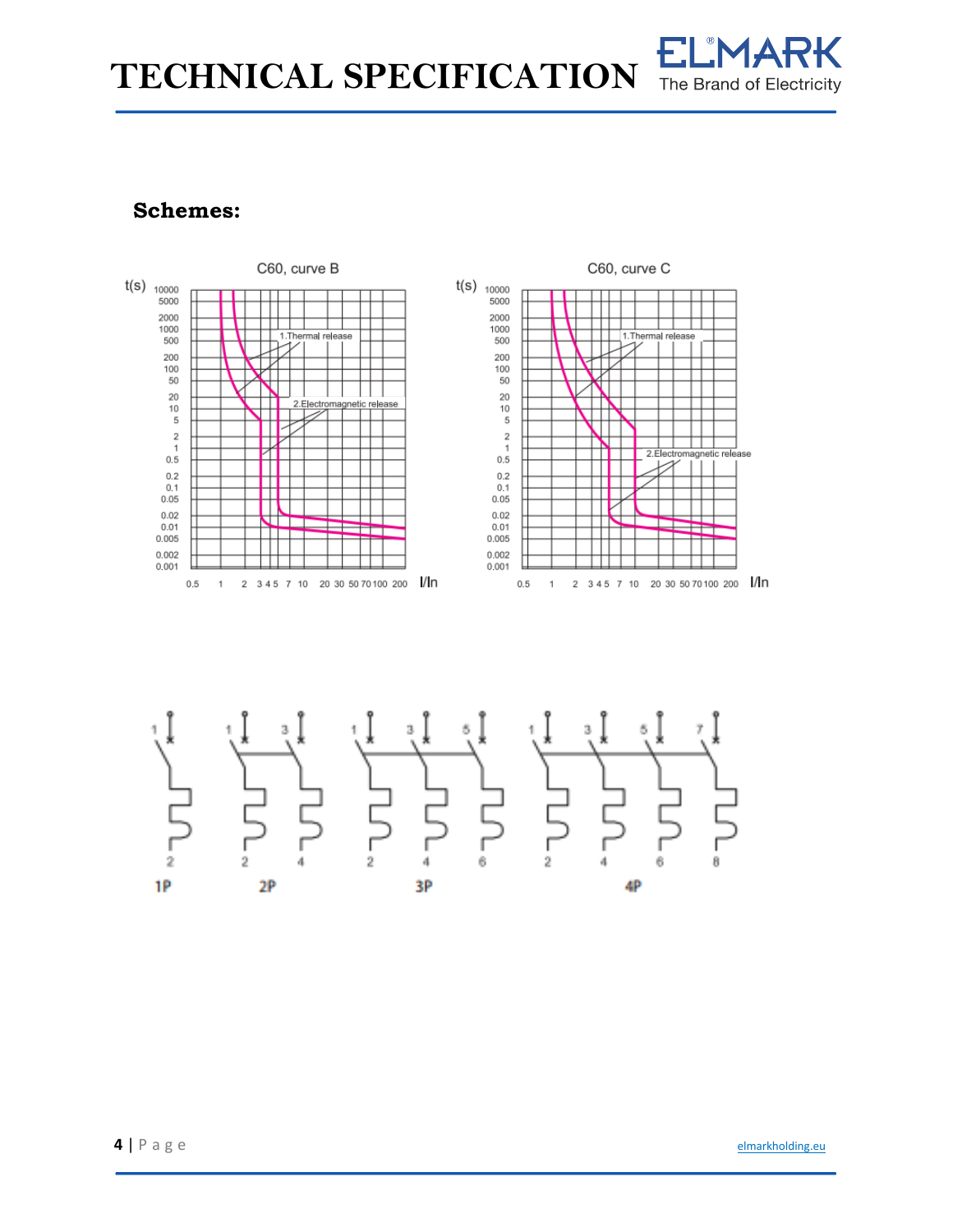**TECHNICAL SPECIFICATION**

## The Brand of Electricity

**ELMARK** 

## **Basic data:**

ELMARI  $C6$ 

### ■ **MCB C61N**



#### ■ **MCB C62N**

|  | <b>Type</b>       | <b>Number</b><br>of poles | Rated<br>current<br>In(A) | <b>Breaking</b><br>capacity<br>(kA) | Recommende<br>d section of<br>the conductor<br>(g/mm) | Packing/<br><b>Box</b><br>(pcs) | Catalog<br>number<br>Curve C | Catalog<br>number<br><b>Curve B</b> |
|--|-------------------|---------------------------|---------------------------|-------------------------------------|-------------------------------------------------------|---------------------------------|------------------------------|-------------------------------------|
|  | C62N / 2A         | 2P                        | $\overline{2}$            | 6                                   | 1.0                                                   | 6/120                           | 41202N                       | 41602N                              |
|  | C62N / 4A         | 2P                        | 4                         | 6                                   | 1.0                                                   | 6/120                           | 41204N                       | 41604N                              |
|  | C62N / 6A         | 2P                        | 6                         | 6                                   | 1.0                                                   | 6/120                           | 41206N                       | 41606N                              |
|  | C62N / 10A        | 2P                        | 10                        | 6                                   | 1.5                                                   | 6/120                           | 41210N                       | 41610N                              |
|  | C62N / 16A        | 2P                        | 16                        | 6                                   | 2.5                                                   | 6/120                           | 41216N                       | 41616N                              |
|  | C62N / 20A        | 2P                        | 20                        | 6                                   | 2.5                                                   | 6/120                           | 41220N                       | 41620N                              |
|  | C62N / 25A        | 2P                        | 25                        | 6                                   | 4.0                                                   | 6/120                           | 41225N                       | 41625N                              |
|  | C62N / 32A        | 2P                        | 32                        | 6                                   | 6.0                                                   | 6/120                           | 41232N                       | 41632N                              |
|  | <b>C62N / 40A</b> | 2P                        | 40                        | 6                                   | 10.0                                                  | 6/120                           | 41240N                       | 41640N                              |
|  | C62N / 50A        | 2P                        | 50                        | 6                                   | 10.0                                                  | 6/120                           | 41250N                       | 41650N                              |
|  | C62N / 63A        | 2P                        | 63                        | 6                                   | 16.0                                                  | 6/120                           | 41263N                       | 41663N                              |



**5** | P a g e [elmarkholding.eu](http://elmarkholding.eu/)